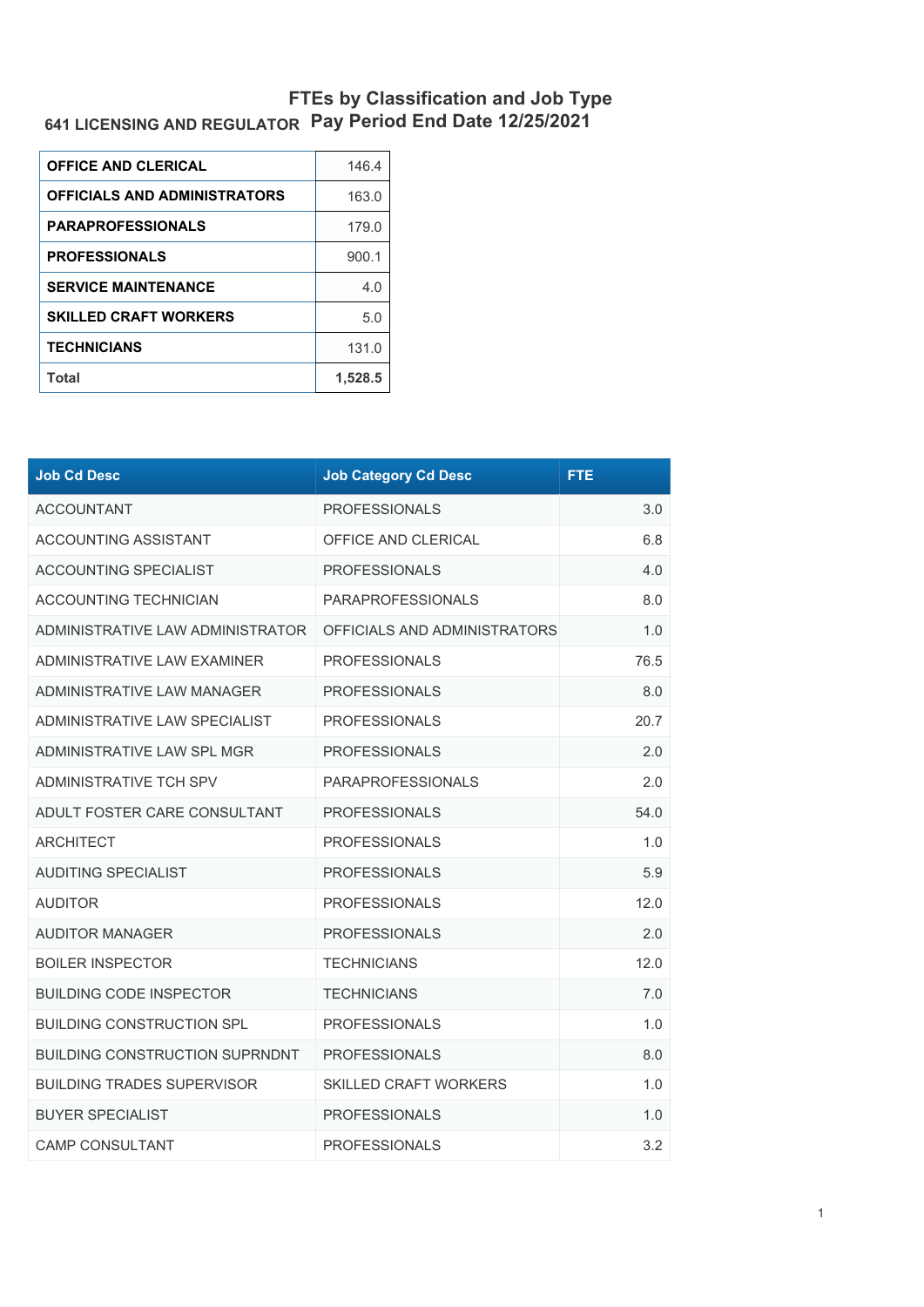| <b>Job Cd Desc</b>                           | <b>Job Category Cd Desc</b>  | <b>FTE</b> |
|----------------------------------------------|------------------------------|------------|
| <b>CARPENTER</b>                             | <b>SKILLED CRAFT WORKERS</b> | 3.0        |
| CHILD DAY CARE CONSULTANT                    | <b>PROFESSIONALS</b>         | 86.7       |
| <b>CODE INSPECTION SUPERVISOR</b>            | <b>TECHNICIANS</b>           | 4.0        |
| <b>COMMUNICATIONS REPRESENTATIVE</b>         | <b>PROFESSIONALS</b>         | 1.0        |
| <b>COMMUNICATIONS SPECIALIST</b>             | <b>PROFESSIONALS</b>         | 1.0        |
| DEPARTMENTAL ANALYST                         | <b>PROFESSIONALS</b>         | 244.3      |
| <b>DEPARTMENTAL MANAGER</b>                  | <b>PROFESSIONALS</b>         | 6.0        |
| DEPARTMENTAL SPECIALIST                      | <b>PROFESSIONALS</b>         | 31.2       |
| DEPARTMENTAL SUPERVISOR                      | <b>PARAPROFESSIONALS</b>     | 2.0        |
| DEPARTMENTAL TECHNICIAN                      | <b>PARAPROFESSIONALS</b>     | 166.0      |
| <b>DIVISION ADMINISTRATOR</b>                | OFFICIALS AND ADMINISTRATORS | 29.0       |
| ECONOMIC ANALYST                             | <b>PROFESSIONALS</b>         | 3.0        |
| <b>ECONOMIC SPECIALIST</b>                   | <b>PROFESSIONALS</b>         | 1.0        |
| <b>ELECTRICAL INSPECTOR</b>                  | <b>TECHNICIANS</b>           | 11.6       |
| <b>ELEVATOR INSPECTOR</b>                    | <b>TECHNICIANS</b>           | 17.5       |
| <b>ENGINEERING SPECIALIST</b>                | <b>PROFESSIONALS</b>         | 1.0        |
| <b>ENGINEER MANAGER</b>                      | <b>PROFESSIONALS</b>         | 3.0        |
| ENVIRONMENTAL ENGINEER                       | <b>PROFESSIONALS</b>         | 1.0        |
| ENVIRONMENTAL SANITARIAN                     | <b>PROFESSIONALS</b>         | 6.0        |
| <b>EXECUTIVE SECRETARY</b>                   | OFFICE AND CLERICAL          | 25.3       |
| <b>FACILITIES ENGINEER</b>                   | <b>PROFESSIONALS</b>         | 3.0        |
| <b>FACILITY ENGINEERING LIC SPL</b>          | <b>PROFESSIONALS</b>         | 2.0        |
| <b>FINANCIAL ANALYST</b>                     | <b>PROFESSIONALS</b>         | 10.0       |
| <b>FINANCIAL INSTITUTION EXAMINER</b>        | <b>PROFESSIONALS</b>         | 6.0        |
| <b>FINANCIAL INSTITUTION SPL</b>             | <b>PROFESSIONALS</b>         | 1.0        |
| <b>FINANCIAL SPECIALIST</b>                  | <b>PROFESSIONALS</b>         | 3.0        |
| <b>FIRE SAFETY INSPECTOR</b>                 | <b>TECHNICIANS</b>           | 34.0       |
| FIRE SAFETY SUPERVISOR                       | <b>TECHNICIANS</b>           | 6.0        |
| <b>GENERAL OFFICE ASSISTANT</b>              | OFFICE AND CLERICAL          | 46.9       |
| HAZARDOUS MATERIALS STORAGE INSP TECHNICIANS |                              | 15.0       |
| HAZARDOUS MATERIALS STORAGE INSP TECHNICIANS |                              | 2.0        |
| <b>HEALTH CARE SURVEYOR</b>                  | <b>PROFESSIONALS</b>         | 107.6      |
| <b>HEARINGS REPORTER</b>                     | OFFICE AND CLERICAL          | 2.0        |
| HUMAN RESOURCES DEV SPL                      | <b>PROFESSIONALS</b>         | 3.0        |
| INDIGENT DEFENSE CDR MGR                     | <b>PROFESSIONALS</b>         | 1.0        |
| INDIGENT DEFENSE COORDINATOR                 | <b>PROFESSIONALS</b>         | 6.0        |